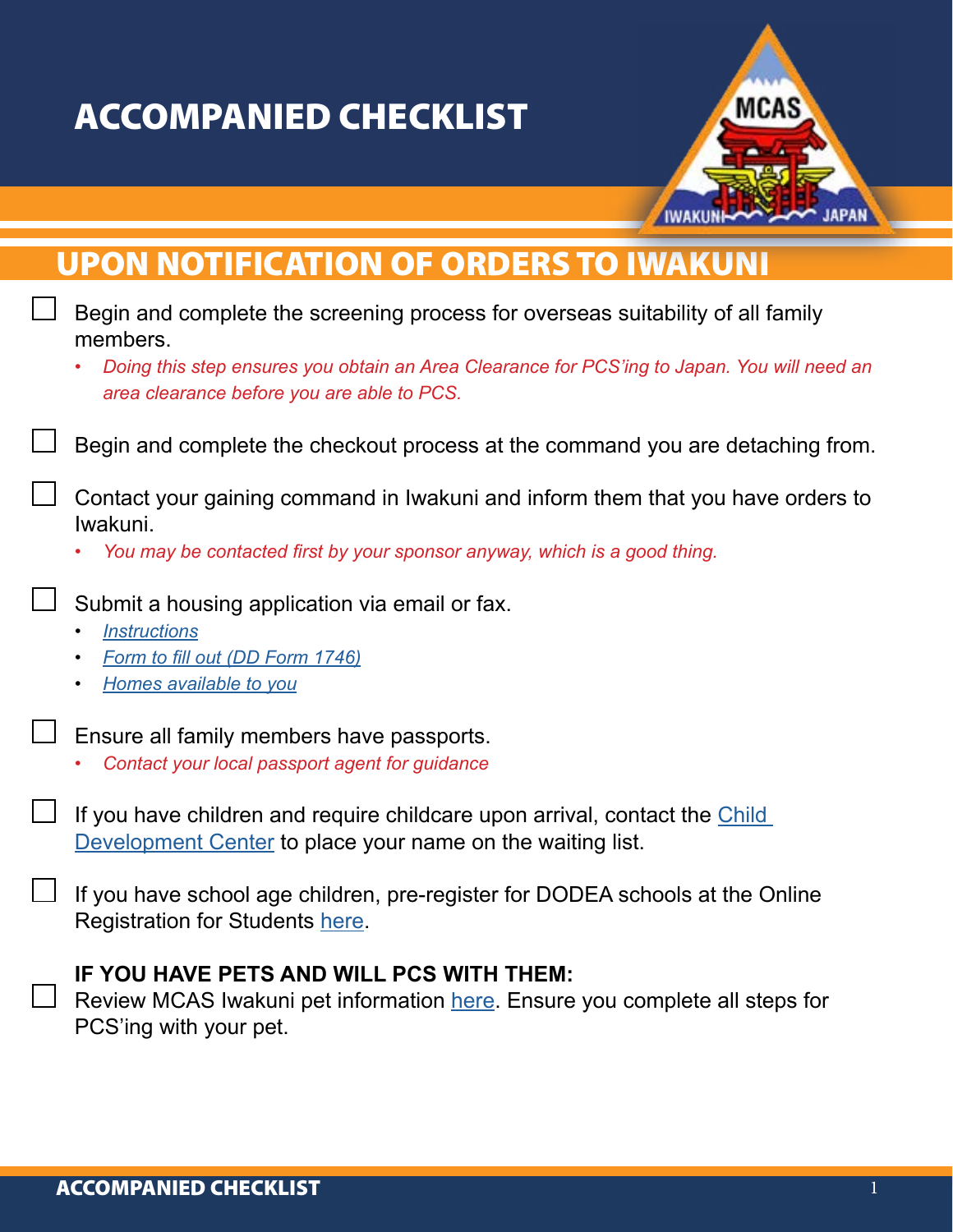## UPON APPROVAL OF AREA CLEARANCE

Contact your assigned sponsor and provide the following information: *• A copy of your PCS orders, A copy of your area clearance approval message, Your travel itinerary • [Special Power or Attorney \(SPOA\)](https://www.mcasiwakuni.marines.mil/Portals/112/Docs/sja/legal/SPOA.pdf) (optional): Granting the [SPOA](https://www.mcasiwakuni.marines.mil/Portals/112/Docs/sja/legal/SPOA.pdf) to your sponsor will allow for them to do many things on your behalf before you arrive.* Make travel arrangements at the Passenger Travel Office. Ensure your sponsor makes a reservation at temporary lodging (whether offered/ accepting housing or not). *• Provide credit card information over the phone in advance to speed up the check-in process. • Do not make a reservation until Patriot Express flight itinerary is confirmed. • Temporary lodging reserves the right to move your reservation between Inns of the Corps and the Kintai Inn, as necessary.* Arrange a household goods shipment at your installation's Distribution Management Office (DMO). *• Your [express shipment](https://www.mcasiwakuni.marines.mil/Portals/112/Docs/welcome/dmo/UB_Packing_List.pdf) should include items you will want to have immediately upon arrival and housing assignment.* Ensure your sponsor signs you up for a PO Box. Review [amenities available at the housing locations](https://www.mcasiwakuni.marines.mil/Portals/112/Docs/PCS-to-Iwakuni/List%20of%20Amenities%20at%20ROM%20Locations.pdf) for situational awareness. Maintain constant contact with your sponsor. *• Establish best form of electronic payment so that you can reimburse your sponsor for any costs incurred on your behalf (Zelle, Venmo, NavyFed, Cash App, etc). • Give your sponsor a reasonable list of MUST HAVE food/household items/pet supplies to start preparing for your arrival, if applicable. (It is suggested you create a meal plan for easier grocery shopping and identify dietary restrictions/allergies).* Maintain contact with Housing Office. *• You should know well in advance of PCS if you are being offered and accepting family housing or will stay in temporary lodging upon arrival.* **IF YOU HAVE PETS AND WILL PCS WITH THEM:** Provide second [SPOA](https://www.mcasiwakuni.marines.mil/Portals/112/Docs/sja/legal/PET_POA.pdf), specifically for pets, to your sponsor so that they can coordinate any Barking Lot requests that may need to be set up. Arrange for pet placement on Patriot Express or your commercial flight.